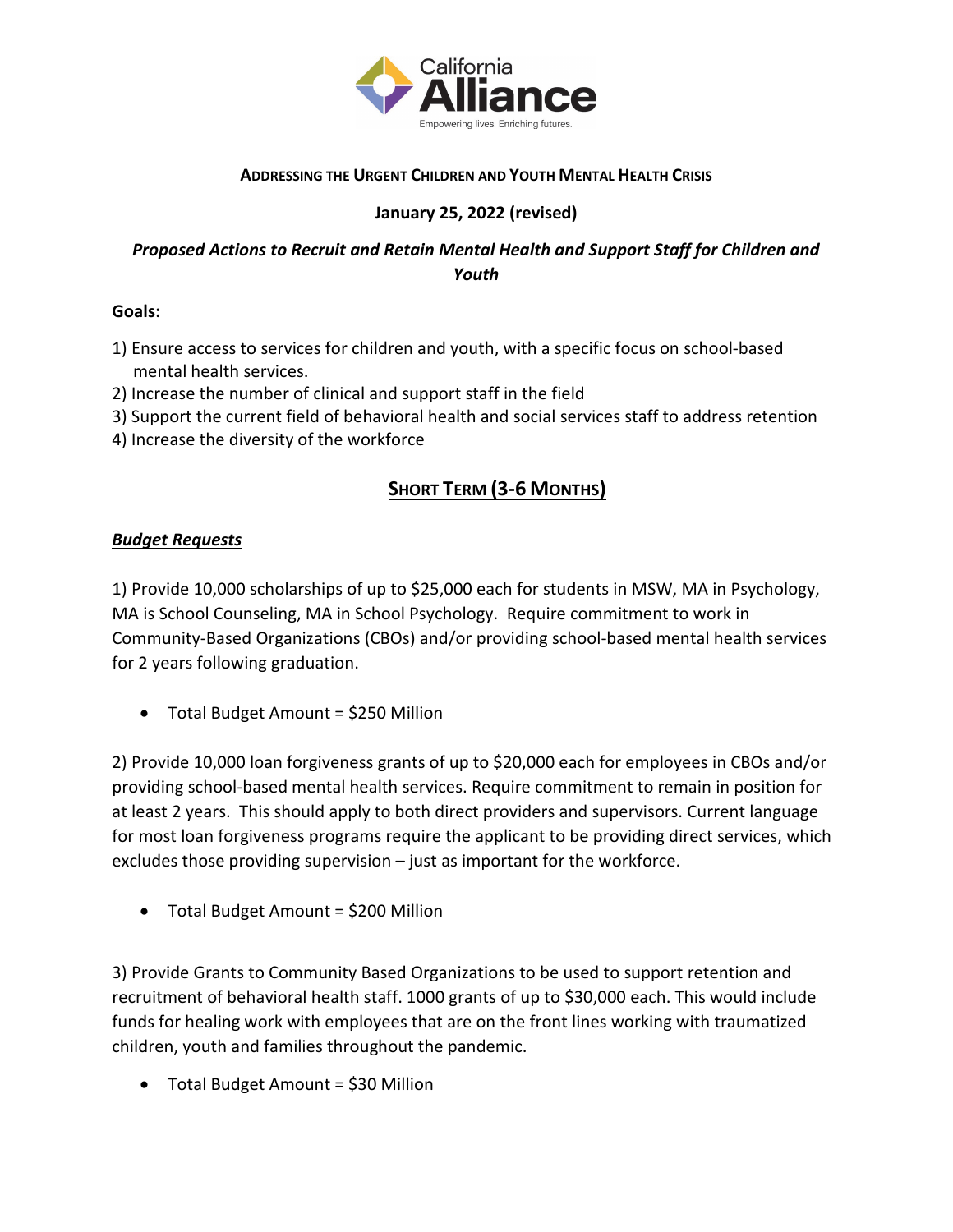4) Increase realignment allocation specifically for MediCal EPSDT services for two years while payment reform is being rolled out – this will allow MHPs to increase rates to providers and increase contracts for services to pay competitive rates and maintain staff.

• Total Budget Amount = To Be Determined by Expected Rate Increase needed to maintain competitive salaries

## *Regulatory and Administrative Relief*

It is critical that the Administration and state departments act with urgency to address both the mental health crisis for children and youth, but also for the healing professionals that are working tirelessly to meet their needs. Just as the pandemic has required taking action through Executive Orders, re-deploying staff, and setting priorities that address the public health crisis, so must there be action take to address the health and welfare of those in the behavioral health field. To that end, we recommend several actions that can address both the need for support to the field and break down barriers to entry into the behavioral health field.

1) Assess the current use of staff on long-term projects that can be re-assigned to assist in providing support to the field through technical assistance, supporting the BBS on reducing barriers to entry into the profession, or other activities that will support current behavioral health staff and increase the number of available professionals throughout the state.

Additionally, utilize retirees and consultants to assist in supporting the field, and breaking down barriers to care for those in the healing professions.

2) Address backlog of Board of Behavioral Sciences (BBS) registrations to get ASW and MFT interns into workforce expeditiously. It often takes 3-6 months for applicants to become registered and they are not able to bill for MediCal billable therapy services during this time.

### • **Proposed Solution – Panel of Reviewers**

We propose the development of a "release valve" to support the BBS during periods of high volume. We recommend a panel of qualified professionals be created that can provide back-up review of applications. The BBS would train and certify the panel members to review and approve the applications. The panel can provide the same review as BBS staff but on an episodic basis, such as during the months following Springtime graduations. The panel can also provide recommendations to improve the review process, such as accepting degrees in lieu of full transcripts that could convey a provisional registration number. The California Alliance of Child and Family Services can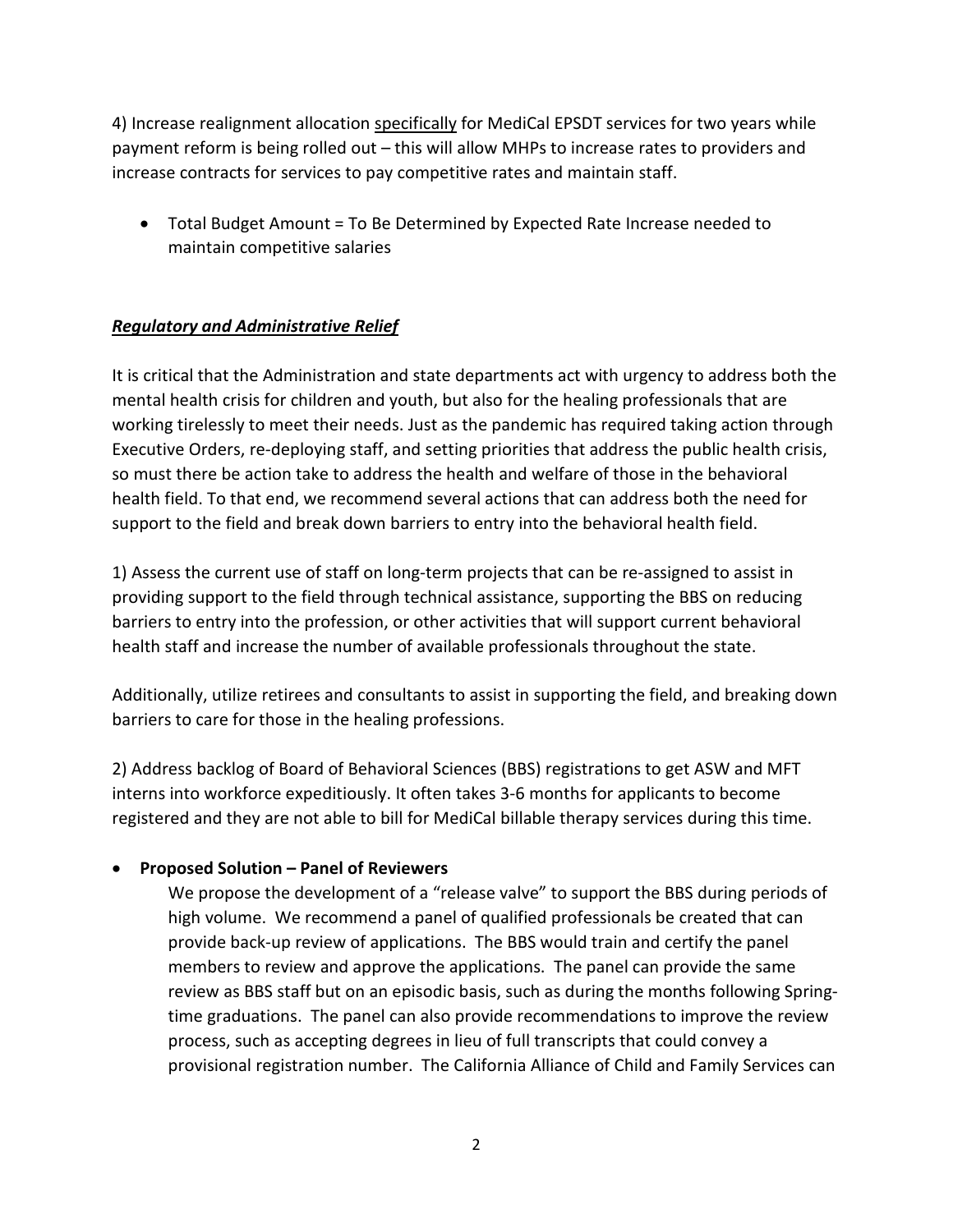assist with the creation and implementation of this panel. This system could help ensure that the state meets its 30-day requirement.

Alternatively, support BBS in increasing staffing to meet the seasonal needs and require that applicants are registered within 8 weeks of an application being complete.

## • **Proposed Solution – Allow 90-day grace period for MSW and MA registration candidates to bill MediCal for therapy services**

The BBS has a 90-day rule that enables clinicians to retroactively count their licensing hours from the date of their graduation until their approved registration. (Business and Professions Code (BPC) § 4996.23(b).) We recommend a corresponding 90-day rule for clinician billing of therapy. We suggest that DHCS direct MHPs to approve the billing of therapy services retroactively back to the date of the original BBS application. In conjunction with approval of registrations within the 30-day requirement, this would never approach 90 days. This would enable a seamless transition of services and employment for interns to associates. Alternatively, we could allow "other qualified providers" to bill for therapy if it is within their scope of training (which it would be for these applicants) so long as they are under the direct supervision of an LMHP.

2) Address lack of supervisory staff available to provide clinical supervision towards their licensure hours for ASW and MFT interns. Current regulations require that supervisors have a license plus two years of experience as well as 15 hours of supervision training.

## • **Proposed Solution – Waive the 2-year Post Licensure Requirement for Community Based Organizations**

We recommend a waiver of the requirement for an additional two-year post licensure for clinical supervision provided in nonprofit settings. Many licensed clinicians will already have managerial experience and unlike private practitioners, CBOs will continue to provide robust support for the Clinical Supervisor. The requirement of 15 hours of clinical supervision will retain a level of quality and fidelity to the licensure process.

### • **Proposed Solution - Change requirements for ACSW to align with AMFT and APCC**

Current requirements are for 13 weeks of individual supervision and a minimum of 1700 hours under the supervision of an LCSW. This creates a barrier for ACSW who may not be able to count all hours provided/accrued, if under the supervision of an LMFT or LPCC. CBOs may not be able to recruit or retain LCSWs to provide the specialized supervision.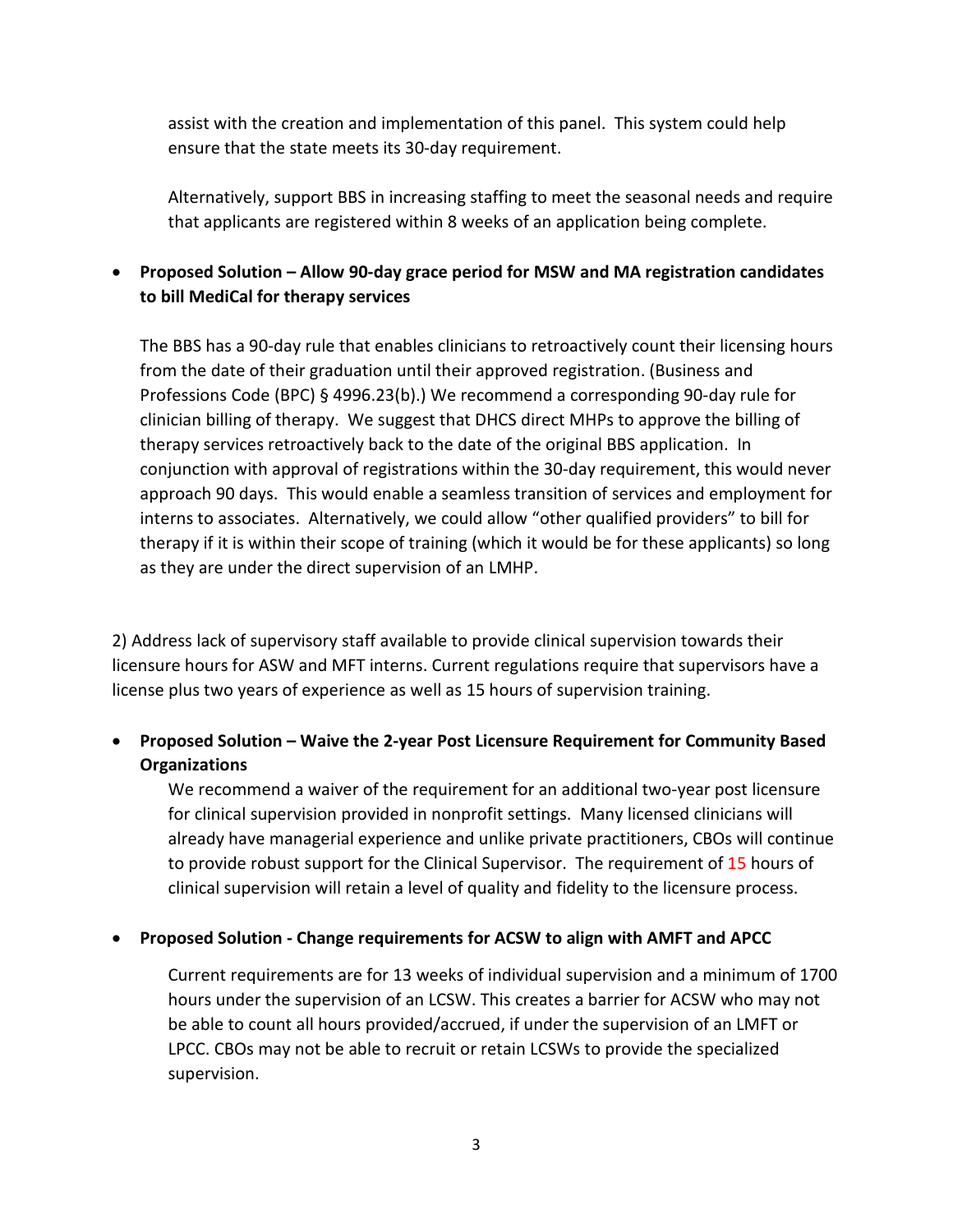3) Address the lack of available mental health rehabilitation specialists (MHRS) that can provide adjunct services such as behavioral supports, individual and group rehabilitation, support groups and crisis intervention. Current regulations require that MHRS staff have either an Associate's degree plus 6 years of relevant experience, or a Bachelor's degree plus 4 years' experience, or a Master's degree plus 2 years of experience. (Medical State Plan, Section 3, [Supplement 3 to Attachment 3.1-A, p. 2o.](https://www.dhcs.ca.gov/formsandpubs/laws/Documents/Supplement_3_to_Attachment_3.1-A.pdf)).

#### • **Proposed Solution – Revision of MHRS Requirements**

Amend the Medicaid State Plan to reduce the required years to BA or Master's plus 2 years' experience and AA plus 4 years' experience. Additionally, because there are highly effective staff with HS diplomas who do not yet have their AA, we strongly urge the expansion of this credential to include those with a high school diploma plus 6 years of experience.

#### • **Proposed Solution – Increase the Use of Other Qualified Individuals for Service Provision**

Direct MHPs to allow for use of Other Qualified Individuals to provide services within their scope (rehabilitation, plan development, case management, etc.) to expand the workforce.

4) Align California's standards for BBS registration with national standards. Currently unlicensed individuals moving from out of state must complete courses prior to registration with the BBS. We should not be requiring more than is required in other states at the outset of registration. This further delays getting mental health professionals into the field, and significantly discourages potential applicants to come to California.

5. Address the lack of strategies to meaningfully increase the pipeline of students entering the field of Behavioral Health by encouraging, motivating and engaging students, particularly BIPOC to enter the field of Behavioral Health.

### • **Proposed Solution – Fund a robust public campaign targeted at young people.**

Develop a robust public campaign aimed at recruiting young students(Jr high, high school, community college and those looking to switch careers) and create excitement about joining the field using youth centered platforms (Tik Tok, Instagram, LinkedIn, Podcasts, etc.). Engage youth in the design, development, and production of the campaign.